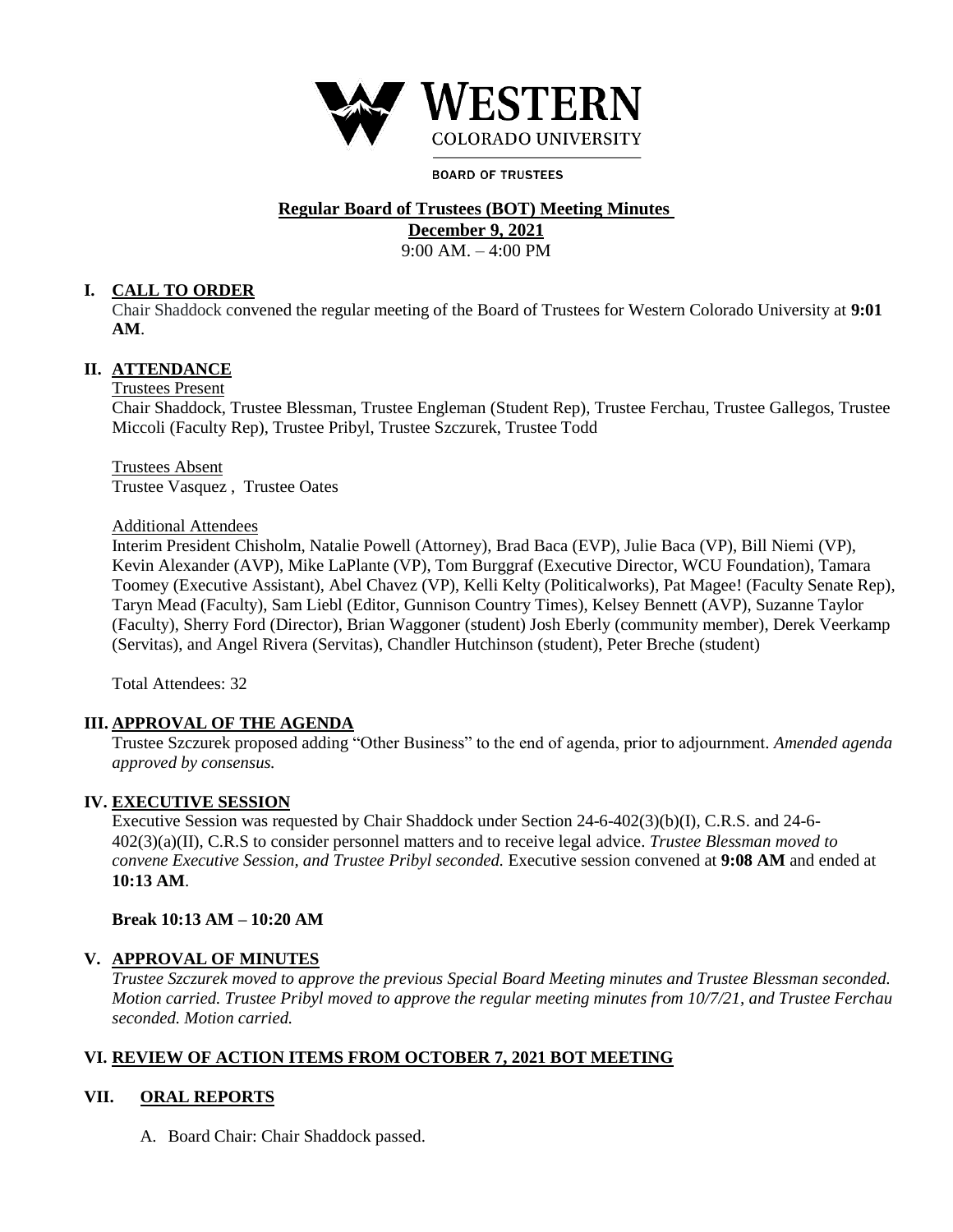- B. Interim President: Interim President Chisholm provided updates on COVID mitigation efforts, her Faculty Senate address last week, the return of a potential bill that circulated last year regarding state employees, and the administrative annual report.
- C. Student Trustee: Trustee Engleman updated the Board on Timely Care (a program that provides telehealth mental health services for Western students), SGA's annual review of their constitution and bylaws this spring, and SGA elections scheduled for after spring break.
- D. Faculty Trustee: Trustee Miccoli passed.
- E. Faculty Senate Chair: Pat Magee! reported that salary, tenure density, work-load, and housing are continued faculty concerns. Faculty are supportive of the Signal Peak Housing Project with some concerns that are being appropriately and proactively addressed.
- F. Mid Managers Chair: Sherry Ford reported staff fatigue regarding COVID and team shortages. As requested, she provided more information about staff turnover, with the main reasons reported as housing, COVID, cost of living, and normal transition to other employment. Chair Shaddock asked about her recent appointment – she was elected by industry peers to serve on Colorado's procurement advisory council.
- G. Foundation Executive Director: Tom Burggraf reported that the Foundation has yielded over \$1M in nine months. Trustee Blessman asked if there is a BOT giving strategy. Tom deferred to Mike LaPlante who will discuss in his report.
- H. Attorney General/Legal Report: Attorney Powell passed.
- I. Legislative Report: Kelli Kelty updated the Board on the joint technology project and the \$42 million budget proposal. Politicalworks is engaging on Western's behalf with other institutions and continues to speak with all legislators about funding support.

#### **VIII. PUBLIC COMMENT** None.

# **IX. ACTION ITEMS**

- A. Personnel Action and Information Items *Trustee Blessman moved to approve Personnel Action and Information Items, and Trustee Todd seconded. Motion carried.*
- B. Revision to the *Handbook for Professional Personnel*, Section 2.04 (IV) The revisions to Section 2.04 (IV) in the Board packet clarify that pay supplements must be approved by department heads and the respective Vice President prior to issuance and that this approval will serve as the method of processing pay supplements. *Trustee Pribyl moved to revise the Handbook for Professional Personnel Section 2.04 (IV), and Trustee Gallegos seconded. Motion carried.*
- C. Western 2020-21 Administrative Annual Report Final The report covers efforts and outcomes from this past year and the alignment with Western's strategic plan. *Trustee Blessman moved to approve the Western 2020-21 Administrative Annual Report, and Trustee Szczurek seconded. Motion carried.*
- D. Board Vision Statement and Values Interim President Chisholm reviewed the vision and values survey feedback from the Board packet. The responses to the drafted vision statement and values were overwhelmingly positive. The grammatical and substantive trends were reviewed for the Board's consideration. *Trustee Pribyl moved to adopt the righthand column vision statement with discussed changes, and Trustee Todd seconded. Motion carried.*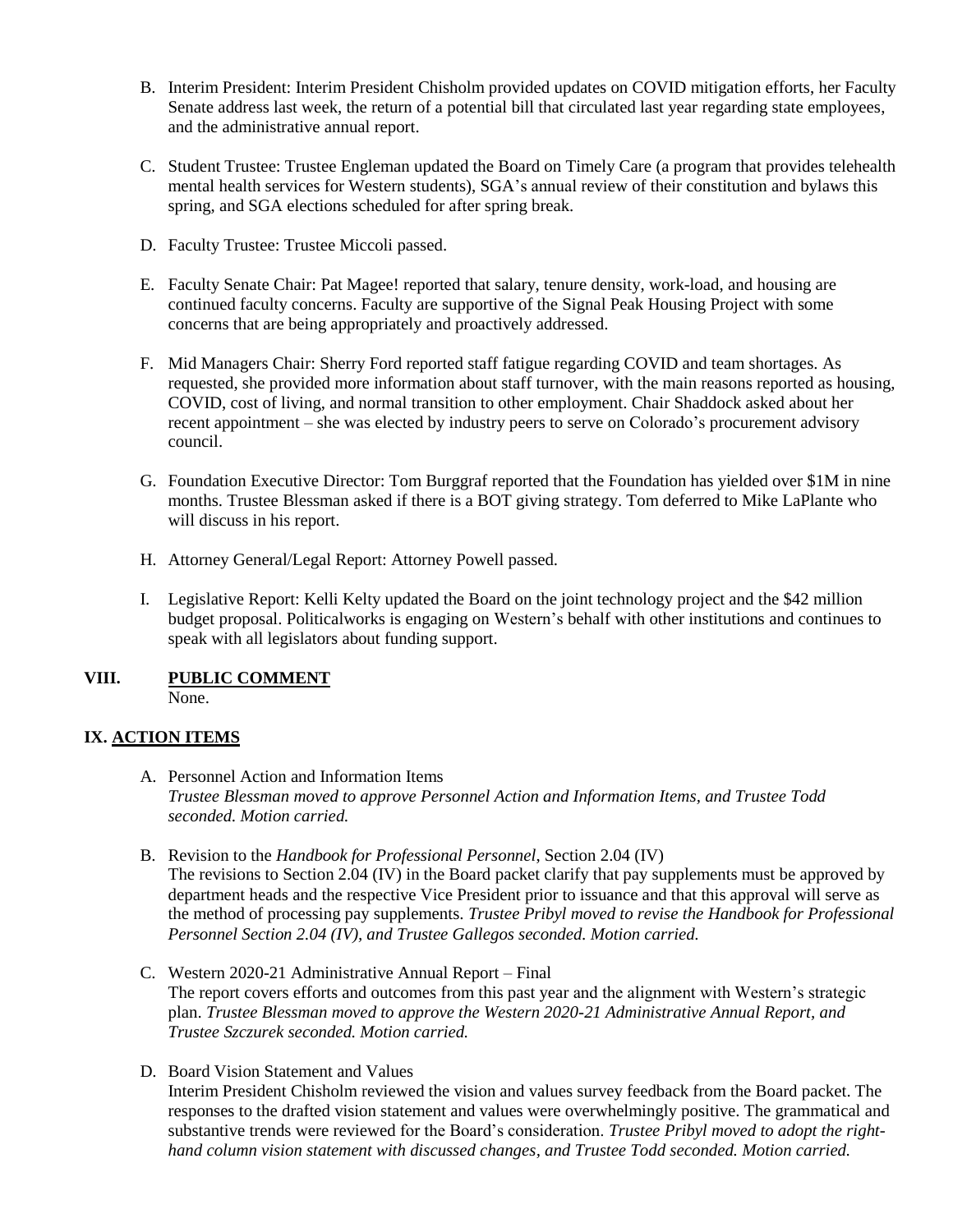*Trustee Szczurek moved to change the order of the descriptors under Courage and Stewardship and leave the title of Growth as is, and approving Integrity and Inclusivity as worded, and Trustee Blessman seconded. Trustee Miccoli and Faculty Senate Chair Pat Magee! supported. Motion carried.* The next step is for the President and her staff to communicate the vision and values out.

E. Ad Hoc Committee on Policy

Chair Shaddock reviewed the redline amendments to sections 1.9 and 1.10 of the Trustee Policy Manual (TPM) for the Board's consideration, *and moved to adopt the recommendations made by the Ad-Hoc Committee on Policy for section 1.9 and 1.10 of the TPM. Trustee Szczurek seconded. Motion carried.*  Chair Shaddock presented items in Section 1.9 that the committee was not able to reach consensus on for the Board's review. They were:

1) Trustee Szczurek's suggestion to add the words "as examples"

2) Faculty clause regarding Faculty Senate policies versus Trustee Oates' expressed concerns *Trustee Blessman moved to accept the changes to 1.9 put forth by Trustee Szczurek and the faculty, and Trustee Szczurek seconded. Motion carried. Trustee Szczurek moved to strike the words "proper" and strong" from section 1.9 under University-Level Policy, and Trustee Blessman seconded. Motion carried.* 

Chair Shaddock presented items in Section 1.10 that the committee was not able to reach consensus on for the Board's review. *Trustee Szczurek moved to allow everyone, faculty and staff included, to sign up to speak on the day of the meeting instead of providing 7 days' notice, and Trustee Pribyl seconded.* After, discussion, *Trustee Pribyl withdrew his second and Trustee Szczurek withdrew the motion.*

## **Break 12:33-1:00**

## **X. CELEBRATION FOR TRUSTEES WHOSE TERMS ARE ENDING: JIM OATES & AQUINO GALLEGOS**

Chair Shaddock discussed Trustee Oates' and Trustee Gallegos' tenure with the Board and commended their service.

# **XI. DISCUSSION TOPICS**

- A. Presidential Search Update Trustee Pribyl, Search Chair, referred Board members to the presentation submitted by AGB and the search timeline in the Board packet. He then reviewed the timeline and Board commitments.
- B. Administrative Cost Analysis VP Brad Baca referenced the memo and documents included in the Board packet, showing the lean administrative costs of Western as analyzed under the analysis of the American Council of Trustees and Alumni. He reviewed the administrative/instructional cost ratios of Western over the most recent five-year period of available data from the Integrated Postsecondary Education Data System (IPEDS). Trustee Miccoli suggested sharing the final information with faculty. Trustee Szczurek suggested this information be reported on to the BOT annually and included in the WCU financial dashboard.
- C. Elevate Western Campaign Update Mike LaPlante, VP for Advancement, provided an update on the Campaign, answered the question regarding a Board giving strategy, and encouraged a continued focus on campaign goal. Trustee Pribyl suggested the objective of having 100% of Board of Trustees participate in the Elevate Campaign, as they are comfortable. Trustee Szczurek agreed with Trustee Pribyl and also suggested that Trustees participate in fundraising events, as they are able. An RFP for new CRM platform was submitted and Blackbaud, an industry leader in higher education, was selected. Alumni Ski weekend scheduled for the end of February.
- D. Draft 2022-23 Board of Trustees Meeting Schedule and Administrative Calendar EVP Brad Baca reviewed the 2022-23 meeting schedule and referred members to the two options for the administrative calendar in the Board packet. A Board vote will be taken in February.